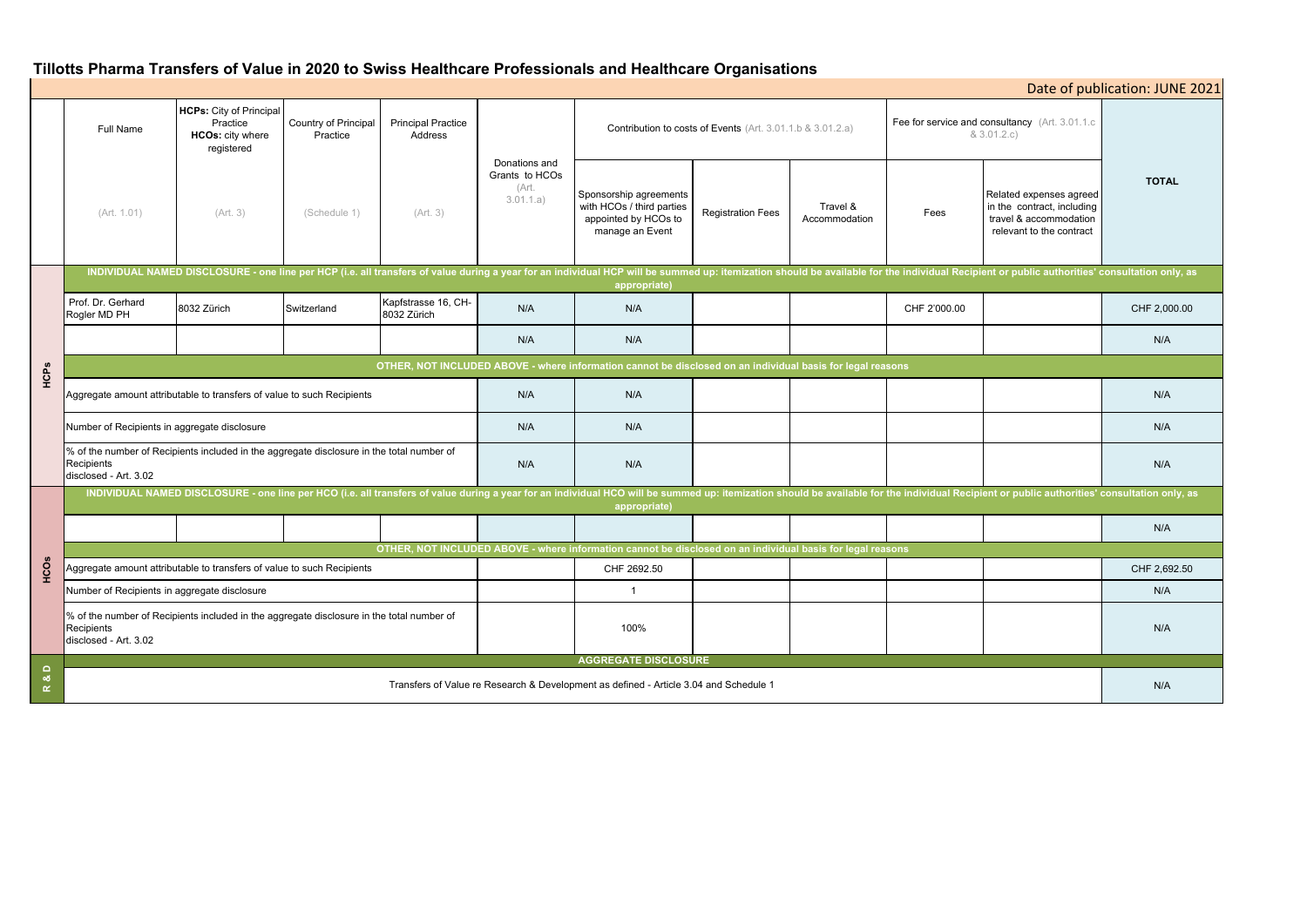

#### **Methodological Notes**

# **Disclosure by Tillotts Pharma of payments to Swiss healthcare professionals and healthcare organisations in 2020**

The Code of conduct of the pharmaceutical industry in Switzerland on cooperation with healthcare professional circles and patient organizations (Pharma Cooperation Code) mandates the public disclosure in 2021 of certain transfers of value made during 2020 to Swiss healthcare professionals and healthcare organisations. The disclosure data will be published on the website of Tillotts Pharma, www.tillotts.com.

The disclosure requirements are set forth in Section 2 of the Pharma Cooperation Code. The methodological notes below explain the data Tillotts Pharma have disclosed and how the data have been prepared, to assist the reader's understanding. Inclusion of these methodological notes alongside the disclosure data is mandated by Articles 281 – 282 of the Pharma Cooperation Code.

# **VAT**

VAT is excluded from all disclosures of transfer of value.

## **Currency**

All disclosures are made in Swiss Francs (CHF). Where the original payment was made in Euros, the sum was converted to Swiss Francs at the 2020 average annual exchange rate published by the European Central Bank (www.ecb.europa.eu).

# **Consolidated Disclosures of the Corporate Group and Cross‐border Payments**

The disclosures represent the consolidated transfers of value made by the Tillotts Pharma corporate group in line with the EFPIA Disclosure Code's dictate that separate entities belonging to the same multinational company (which could be the parent company and subsidiary company) shall be deemed to constitute a single company. In 2020, all transfers of value represent payments made by Tillotts Pharma AG.

#### **Multi‐year contracts**

As a general rule, where multi‐year contracts are included in the disclosure of transfer of value made by Tillotts Pharma in 2020, the disclosures related to these multi‐year contracts represent the services rendered and paid for in 2020, and/or any expenses incurred and paid for in 2020, in each case under such contracts.

#### **Data Protection**

# **Consent to disclose data**

In countries where it is required by applicable data protection laws, Tillotts has taken all reasonable steps to obtain consents from the HCPs, and HCOs, as applicable, to publicly disclose payments and